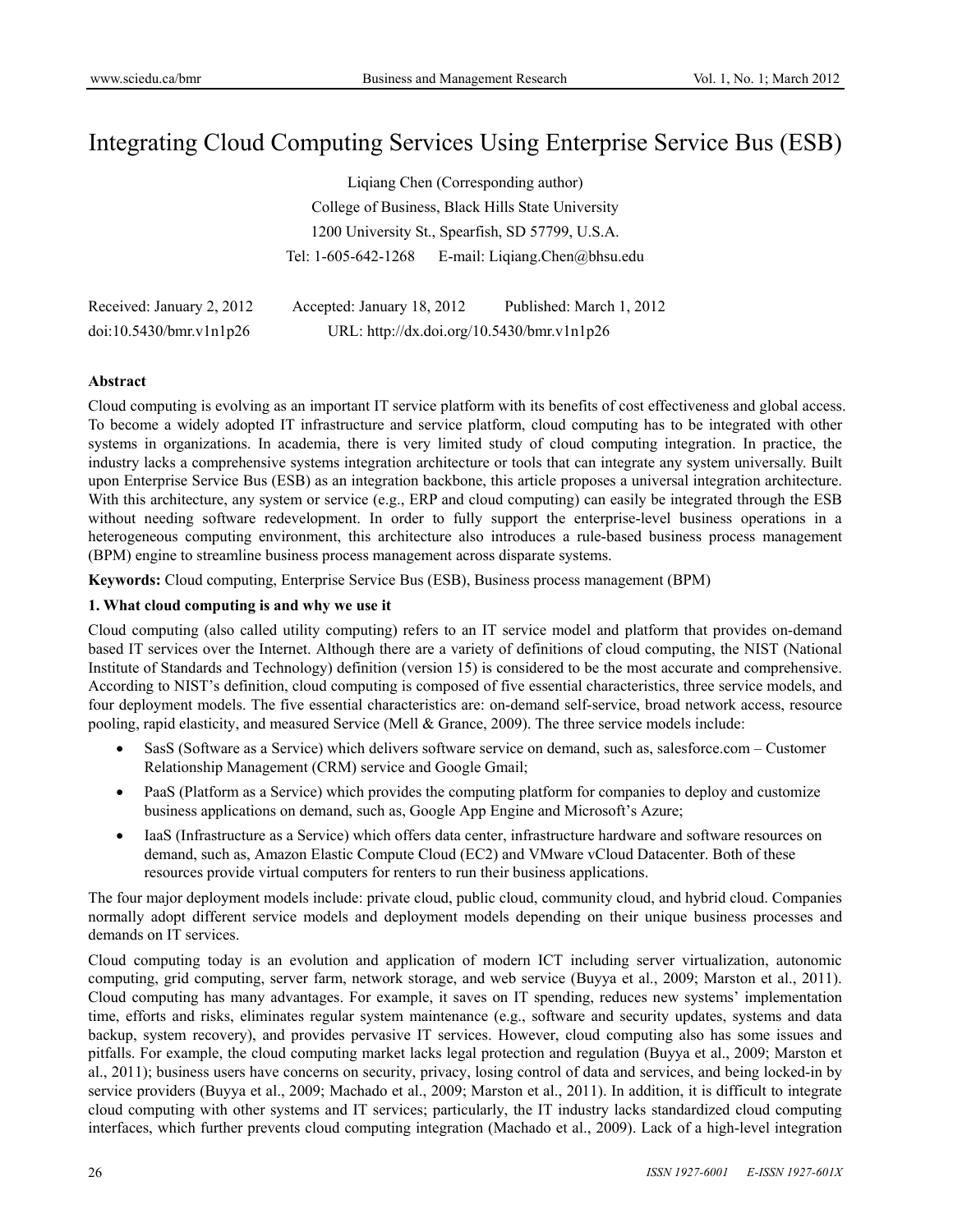capability has prohibited cloud computing from being a widely adopted IT service platform (Curran, 2009). Too many "clouds" in a company would mean rainy days in its business.

#### **2. Integration is the key to adoption of cloud computing and business success**

Due to the high complexity and risk in the integration of cloud-to-cloud and cloud-to-on-premise systems, most cloud computing services (i.e., SaaS) currently are limited to general-purpose applications and standalone services (Marston et al., 2011). Most clients of SaaS clouds are SMEs (Small and Medium Enterprises) because their business processes tend to be more commonly shared and relatively simpler than those in large companies. Additionally, "having much less of legacy IS infrastructure to contend with, it will also be much easier for SMEs to move to the cloud (and in many cases, the cloud might be the first instance when they try a new functionality, e.g. ERP, because the traditional alternative would have been too expensive in the first place)" (Marston et al., 2011). By contrast, many large companies run their business processes on either legacy or on-premise systems or both in a heterogeneous computing environment. Their business processes cannot easily migrate to cloud computing. According to a study conducted by Forrester Research, one of the key hurdles and challenges in SAP moving forward into cloud computing is that SAP software suite as a whole has not been optimized for the cloud yet, and SAP "still presents a fragmented approach and is clearly in no hurry to make its full enterprise suite available from the cloud" (Martorelli & Herbert, 2010). Enterprises will gradually adopt cloud computing and will need a powerful tool to integrate their on-premise systems to clouds for the short term. For the long term, they need a fully integrated infrastructure of cloud-to-cloud after their business processes are completely on clouds. Unfortunately, system integration is still limited to a few types of systems and a small scale of IT services (Marston et al., 2011). Without a comprehensive system integration architecture or tools, cloud computing will not be widely adopted, nor will it become a fundamental business infrastructure.

Nowadays, business processes in organizations are transformed in a fast pace to adapt to the highly dynamic and turbulent business environment. Moreover, "enterprise service consumers with global operations require faster response time, and thus save time by distributing workload requests to multiple Clouds in various locations at the same time" (Buyya et al., 2009). This requires companies to be able to integrate many business solutions in a heterogeneous computing environment in a timely manner. The system integration thus becomes one of the major requirements and objectives in managing business processes, and it is critical to business success (Bhatt, 2000). The business community needs a configurable, scalable, and highly interconnected IT service platform. However, there are many challenges involved in creating dynamically interconnecting and provisioning among various systems within and across enterprises (Buyya et al., 2009). Fortunately, with the latest information technologies, we are able to design a universal integration architecture for various information systems and services.

## **3. ESB-based architecture for cloud computing integration**

With focus on the system integration between SaaS clouds and other systems that implement and manage business processes in organizations, the article proposes a high-level and fully-implementable architecture for system integration between cloud computing and other systems. The architecture is built upon ESB (Enterprise Service Bus), a Service-Oriented Architecture (SOA) technology. In order to handle business process management (BPM), which is a main purpose of system integration, this article also introduces a rule-based business process management (BPM) engine in the architecture.

#### *3.1 What ESB is and why we need it*

Integrating disparate systems in a heterogeneous computing environment has been a huge challenge and a high risk in the business community (Bernstein & Haas, 2008). But, it is critical to business success particularly for automating and streamlining business process management (BPM). API (Application Programming Interface) has been a major method to integrate two different systems or IT services. API method is tightly-coupled and only works for one-to-one connection. API is primarily used for data exchange between systems and lacks security management. Moreover, the industry lacks standards for API due to systems being greatly different and proprietary.

In the late 1990's, the IT industry designed and developed a Service-Oriented Architecture (SOA) aimed at creating a distributed computing architecture in which all software services could be integrated. In SOA, software services are distributed on networks and they are integrated with each other via a central service registry which is called broker (Lawler & Howell-Barber, 2007). When a software service needs another service, it queries the registry with certain criteria. If the registry finds the service that matches the criteria, it sends a service contract with an endpoint address back to the requester. The requester then remotely invokes the requested services with the granted contract and address. When a new service is plugged into the SOA network, it registers itself in the central service registry for future requests. A SOA service is self-contained to implement certain predefined business logics; that is, the service interface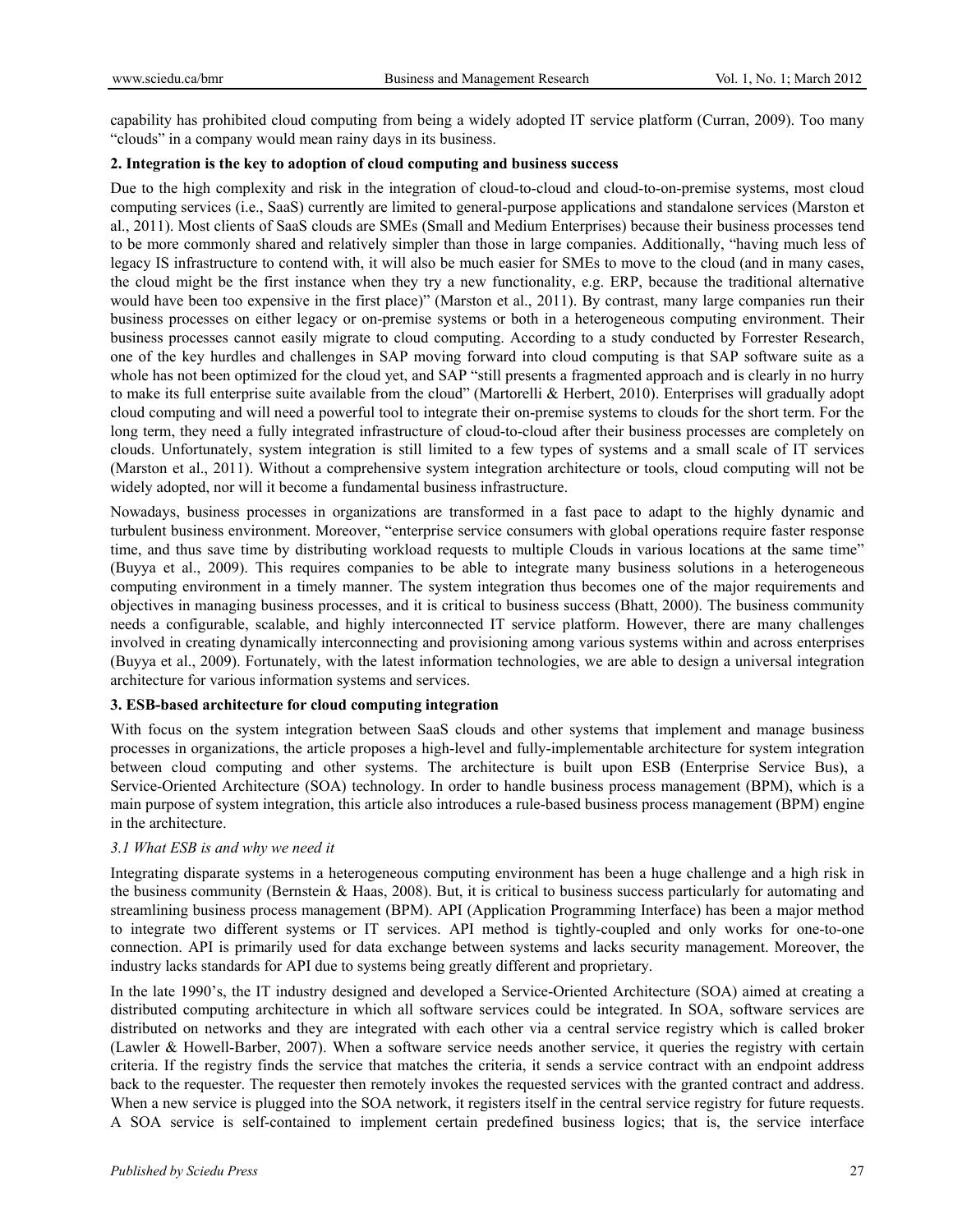development is completely separated from the business logic implementation in the SOA service. A requesting service never needs to know how the requested services are executed and what protocols and data formats are used. In contrast to the tightly-coupled API method, SOA is truly loosely-coupled software service architecture (Lawler & Howell-Barber, 2007). With the open standard service registry and contract mechanism, SOA makes system integration into a plug-and-play process without requiring software redevelopment. In addition, SOA services implement a quality of service (QoS) associated with them, including security management, reliability assurance, and service-related policy management. In general, SOA, as technology-neutral software architecture, provides reusable, flexible, scalable, and distributed software service platform with a high industrial standard.

In the early 2000's, the IT industry introduced a bus-architectural technology, Enterprise Service Bus (ESB) (Chappell, 2004). ESB greatly improves the central service registry mechanism in SOA and provides a software infrastructure for SOA implementation in enterprise applications as well as system integration across organizational boundary. That is, ESB greatly enhances the usage of SOA with a virtual bus to connect many disparate systems and services together (Chappell, 2004; Schmidt et al., 2005; Menge, 2007; Bygstad & Aanby, 2010). In particular, ESB is message-based bus architecture which consists of a set of software components called service containers (Menge, 2007; Bygstad & Aanby, 2010). Service containers are interconnected over a reliable and secure messaging channel. A service container connects one or many software services or systems through service adapter(s) (Menge, 2007). A system or service sends request messages directly to its connected service container which in turn processes and routes the messages to a destination (requested) service container. The destination service container processes and forwards the messages to its connected destination (requested) service or system through a service adapter. During this process, ESB service containers process, monitor, log and manage messages to make sure all services and systems are connected reliably and securely. Figure 1 depicts the architecture of ESB. A service container contains adapter module, mediation module, message routing module, security module, and management module. Each module is responsible for specific tasks.

The **adapter module** acts as a service connector to connect various software services and systems such as ERP (e.g. SAP, Oracle E-Business Suite, Microsoft Dynamics) or CRM (e.g. Salesforces.com). A service adapter, very similar to a hardware or software driver (e.g. printer driver, database driver), uses the native transaction interfaces in the proprietary service to transfer messages between the service container and the service. Normally, one service adapter is required for a proprietary system or service. In the market, ESB solution providers (e.g., IBM, Oracle, MuleSoft, SAP) provide a range of service adapters for various systems and services.

The **mediation module** transforms protocol, message format, and message content between the requesting service and the service provider. Mediation is critically important for the system integration because services on the ESB use different protocols and data formats (Schmidt et al., 2005; Menge, 2007). The mediation module can be implemented using the XML-based transformer components which are configured through XSL (Extensible Stylesheet Language). More complex transformers are required to invoke other SOA services or query database (Menge, 2007).

The **message processing module** processes incoming and outgoing messages and implements event handling. This module sorts, prioritizes, delays, and reschedules message delivery as needed to guarantee both synchronous and asynchronous communications. It monitors and logs messages for quality of services (QoS) and security management (Schmidt et al., 2005). Using the message-encoded logic and content-based logic, the module conducts message validation, transformation and aggregation, and message buffering and delaying. In addition, the module supports various event handlings such as event triggering, noticing, filtering, and mapping (Menge, 2007). Artificial intelligence technologies can be built in this model to improve message processing and event handling. For example, in the ESB of an investment bank, a proactive event handler automatically checks a stock market and updates the data correspondingly so that the future event handling always uses the latest market information.

The **message routing module** routes messages from a service requester to the service providers using the XML-enabled content-based routing method (Menge, 2007). The content-based method provides a highly configurable, dynamic and intelligent routing (Menge, 2007). For example, when the message content indicates a customer doesn't want to book a flight ticket, the request will not be routed to the service provider that books a flight ticket. The routing module is implemented with popular web service techniques such as Simple Object Access Protocol (SOAP) and XML Path Language (XPath). The routing module provides a reliable and secure message exchange channel between the service requester and the service provider.

The **security module** enforces compatibility between all modules and security policies. Particularly, the security module implements security standards and policies including authentication, authorization, encryption, auditing, and intrusion detection. The security module is also responsible for unifying security management throughout the service container during message receiving, processing, and sending (Menge, 2007).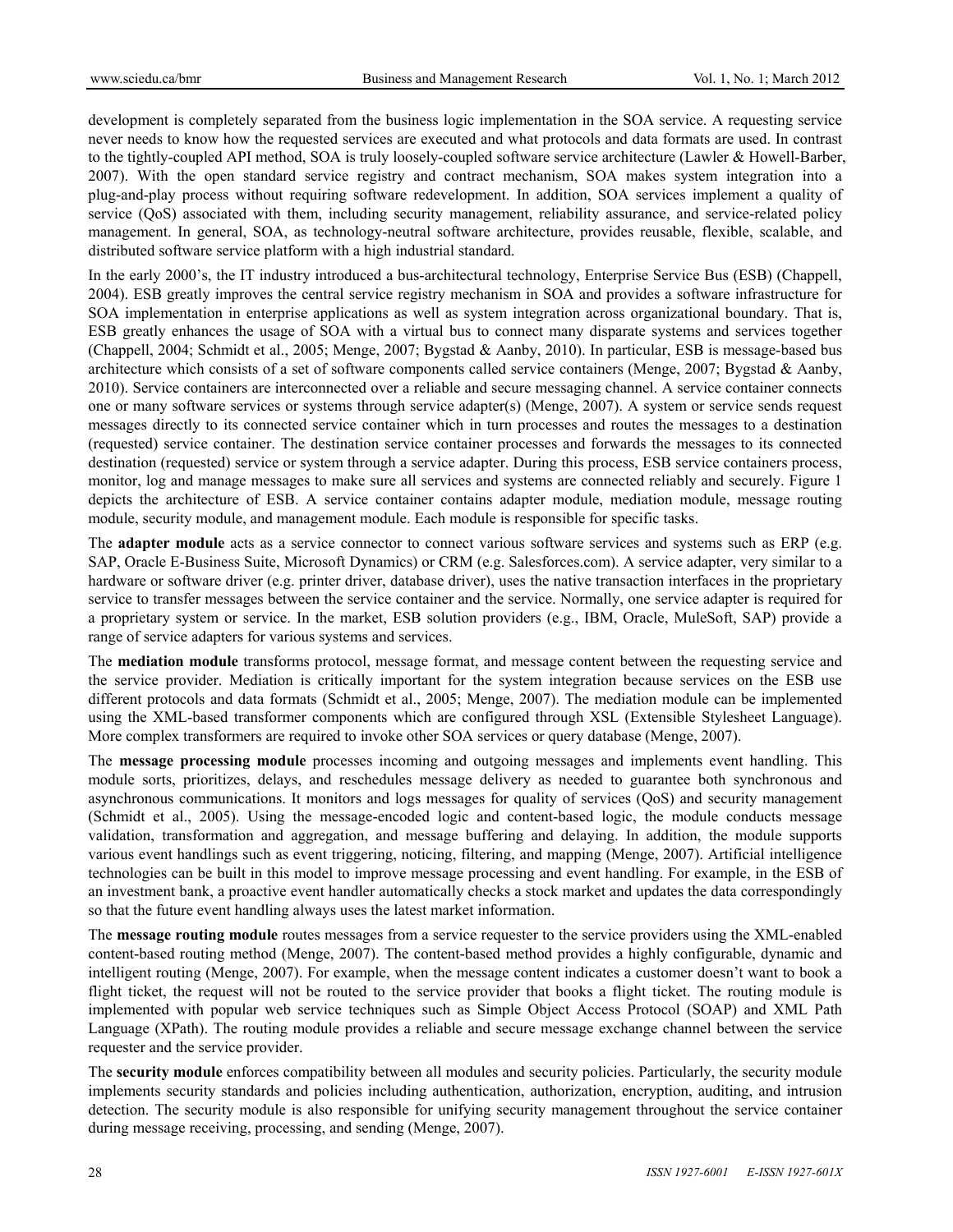The **management module** plays a critical role in ESB. This module tracks activities happening in a service container and handles a variety of exceptions. It also manages workload, schedules tasks, creates threads, registers services, manages service transaction and its lifecycle, and manages service state and quality of service (QoS). ESB is a virtual service bus architecture that connects many distributed and decentralized service containers (Schmidt et al., 2005). Additionally, service registration and invocation are highly dynamic. This requires ESB to be highly configurable and customized to meet different service demands. The management module therefore provides administration tools that configure, manage and control service container. For example, system managers use administration tools to add security polices according to the latest security updates. A centralized management tool can be built to manage and configure all service containers in the ESB.

In sum, ESB is message-based distributed integration software platform in SOA (Menge, 2007). It is open-standard, platform-independent and vendor-neutral. It can run on any operating system and hardware structure, and can be implemented with different technologies (e.g. J2EE, Microsoft .NET). With many service containers distributed and decentralized on the Internet, ESB creates a virtual service bus for system and service integration (Schmidt et al., 2005). With administration tools, users can configure ESB containers without requiring shutdown or interrupting the integrated services. ESB adopts SOA and highly enhances the SOA implementation and functionalities by replacing the central registry with the bus architecture. It makes the system and service integration a truly plug-and-play process. In the market, major ESB vendors include IBM, Oracle, MuleSoft (Open Source), Progress Software, Software AG, and Red Hat. With currently available ESB solutions, integrating cloud computing with other systems can be fully implemented in the following integration architecture.

#### *3.2 Fully implementable ESB-based integration architecture*

Business processes management (BPM) requires a comprehensive integration among a variety of systems and services. The ESB technology can fully integrate disparate systems and services together without requiring system or service redevelopment. Using ESB as an integration backbone, a BPM engine manages workflow among systems and services. The fully-implementable integration architecture that streamlines BPM is proposed as shown in Figure 2.

The BPM engine is a software service that implements BPM. A business process consists of many workflows which are a series of interrelated tasks with data flowing and processing. It can be a process of person-to-person, person-to-system, system-to-system, or a combination of the three. There are three general business processes in organizations: operational, management, and support. Many business processes in an organization are interrelated and work together to perform enterprise operations. There are two dominant BPM approaches: the graph-based approach and the rule-based approach (Lu & Sadiq, 2007). The proposed architecture in this article adopts the rule-based BPM engine to automate and streamline business processes distributed in a heterogeneous computing environment.

The rule-based BPM engine has many advantages. For example, rules can express more workflow patterns than graph-based languages; exceptions can be easily handled with rules; rules can be dynamically changed to realize ad hoc processes, and rules are flexible to execute interdependent tasks "without explicit specification on the conditions for parallel or serial execution" (Lu & Sadiq, 2007). In addition, best practices can easily be implemented in rules, and fast developing artificial intelligence technologies help generate many smart rules. Using administration tools, business managers can easily reconfigure rules to manage business processes dynamically and implement synchronous (e.g. system-to-system) and asynchronous (e.g. person-to-person, person-to-system) BPM ad hoc.

In Figure 2, the ruled-based BPM engine handles all business workflow management using the predefined rules in the "Business Rule Repository" database. Using the "Management & Analytical Tool" GUI (Graphic User Interface), managers not only dynamically manage business processes by manipulating rules, but also perform process modeling and simulating as well as process analysis and design. On the "Unified Service Interface" GUI, users manage and monitor business processes. In general, the rule-based BPM engine acts as a controller or brain in the integration architecture to conduct various critical tasks such as managing, controlling, automating and optimizing workflows among distributed systems.

The proposed architecture fully separates BPM from the integration backbone - ESB. This architecture is more flexible, robust, scalable, and portable. Like any other system or service, the rule-based BPM engine is connected to the ESB via the adapter in a service container. Physically, service containers can be distributed on one or several enterprise middleware servers. The virtual bus is established via secure communication protocols (e.g. HTTPS, SSH) among service containers. In contrast to a central BPM engine as proposed in this article, the BPM tasks or rules can be divided and distributed into many BPM agents running on middleware. These BPM agents all together are considered to be an application layer on top of the ESB, and they can be implemented with open source EJB (Enterprise Java Bean) or Microsoft .NET. In this decentralized BPM architecture, the rules are built in each BPM agent and workflow is realized with a series of tasks executed by BPM agents in a predefined sequential order. The predefined sequential order is coded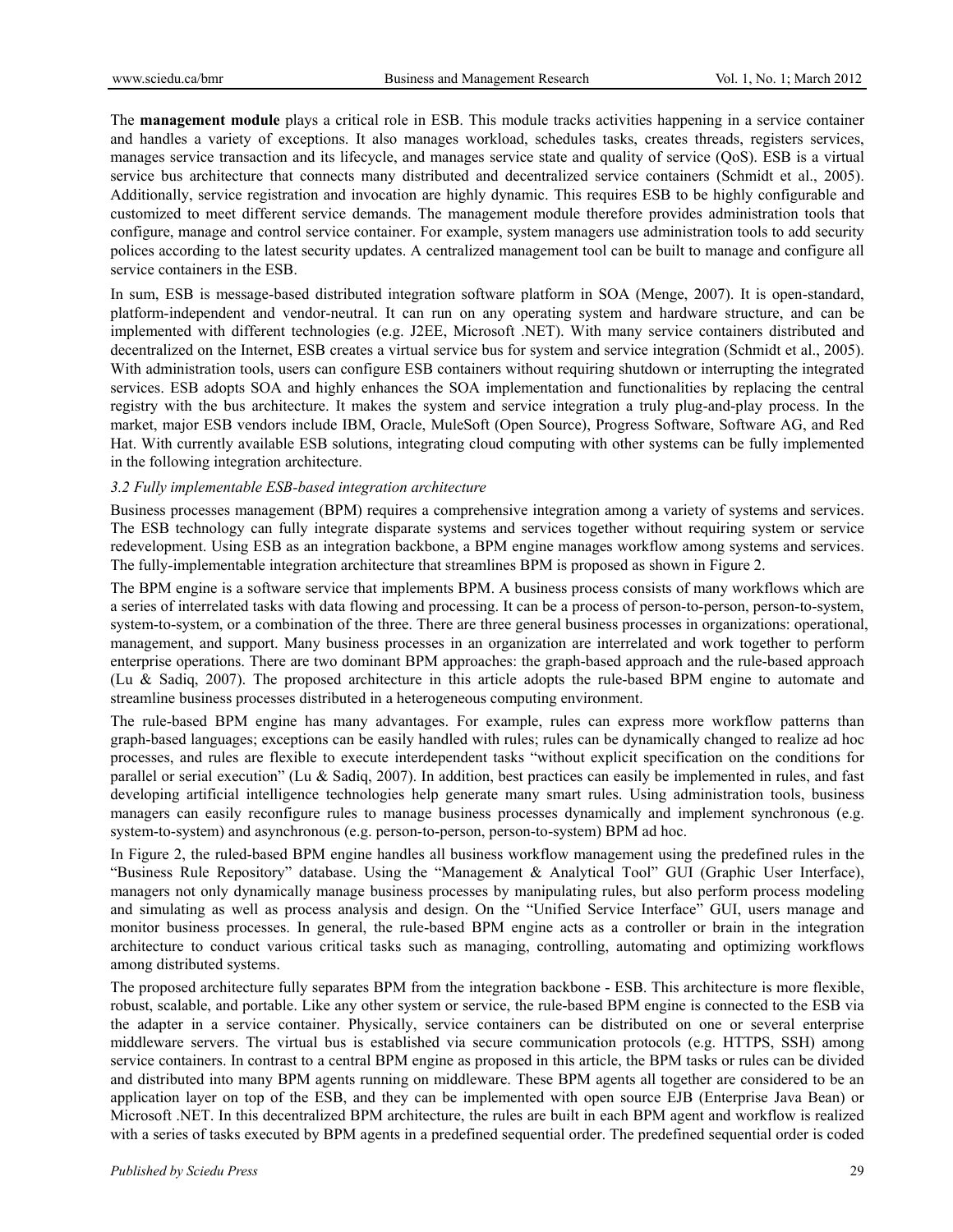in the request messages so that the ESB service container which receives the request knows who the next BPM agent is by using the content-based routing method. MuleSoft adopts this design in its ESB-based BPM architecture (Menge, 2007).

It is noteworthy that recently the XML-based Business Process Execution Language (BPEL) is emerging as a BPM tool within web services. BPEL is used to orchestrate business processes distributed in web services. Compared to a general purpose rule-based BPM engine, BPEL is light-weight and open standard. BPEL implements business process management without requiring ESB as integration backbone. However, BPEL only works with web-based business solutions. In addition, BPEL provides only limited business decision logics (Paschke & Kozlenkov, 2008). Accordingly, BPEL can be used to build a simple web-based BPM platform. However, it won't replace the ruled-based BPM engine which manages large scale and highly complicated business processes in a distributed and decentralized computing environment.

## **4. Conclusion**

This article proposes a high-level comprehensive architecture for system and service integration. Built on ESB as backbone, the architecture introduces the rule-based BPM engine to automate and streamline business process management in organizations. The proposed architecture is fully implemented with ESB solutions currently available on the market. There are increasing demands on out-of-box integration of business processes across organizational boundary even though most companies still run their business process management on their on-premise systems. With more business processes migrating to cloud computing, enterprises need highly integrated infrastructure to manage their business processes globally. Therefore, future research and practice will be focused on developing service adapters that connect various systems and services to the ESB backbone. Furthermore, designing and developing a highly intelligent and self-adapted BPM engine on the ESB backbone become critically important for the future business success, and this should be put on the highest priority in both academia and the industry.

The proposed architecture can also serve as an architectural blueprint for future system integration with emerging technologies. With technology convergence, many business services have been created and/or moved onto a mobile platform (e.g. tablet PC, smartphone). Mobile systems have been become an important component of the IT service platform today. With appropriate service adapters, mobile computing services can be plugged to the ESB backbone in the integration architecture. ESB provides business users with a transparent integration platform without distinguishing systems or technologies that deliver business services (Schmidt et al., 2005). The unique feature of context-based services on mobile systems greatly enhances business services and process management in organizations. The future BPM engine will integrate and utilize the context-based functions to provide highly satisfactory services for customers. In summary, building on the ESB technology, future business process management will seek a more intelligent and adaptive BPM engine to create high quality services in a dynamic business environment. The proposed integration architecture can serve as a foundation for streamlining BMP across multiple disparate platforms including cloud computing, ERP, and other on-premise systems.

## **References**

Bernstein, P. A., & Haas, L. M. (2008). Information integration in the enterprise. *Communications of the ACM, 51*(9), 72-79. http://dx.doi.org/10.1145/1378727.1378745

Bhatt, G. D. (2000). An empirical examination of the effects of information systems integration on business process improvement. *International Journal of Operations and Production Management, 20*(11/12), 1331-1359. http://dx.doi.org/10.1108/01443570010348280

Bygstad, B., & Aanby, H. (2010). ICT infrastructure for innovation: A case study of the enterprise service bus approach. *Information Systems Frontiers, 12*(4), 257-265. http://dx.doi.org/10.1007/s10796-009-9169-9

Buyya, R. R, Yeo, C. S., Venugopala, S., Broberga, J., & Brandicc, I. (2009). Cloud computing and emerging IT platforms: Vision, hype, and reality for delivering computing as the 5th utility. *Future Generation Computer Systems, 25*(6), 599-616. http://dx.doi.org/10.1016/j.future.2008.12.001

Chappell, D. A. (2004). *Enterprise Service Bus*. O'Reilly Media Inc.

Curran, C. (2009). The Biggest Barrier to Cloud Adoption (2009). [Online] Available: http://www.ciodashboard.com/cloud-computing/cloud-adoption-barrier/

Lawler, J. P., & Howell-Barber, H. (2007). *Service-Oriented Architecture: SOA Strategy, Methodology, and Technology*. Boca Raton, FL: Auerbach Publications, Taylor & Francis Group. http://dx.doi.org/10.1201/9781420045017

Lu, R., & Sadiq, S. (2007). A survey of comparative business process modeling approaches. In *Proceedings of the 10th International Conference on Business Information Systems* (pp. 82-94). Springer-Verlag Berlin, Heidelberg.